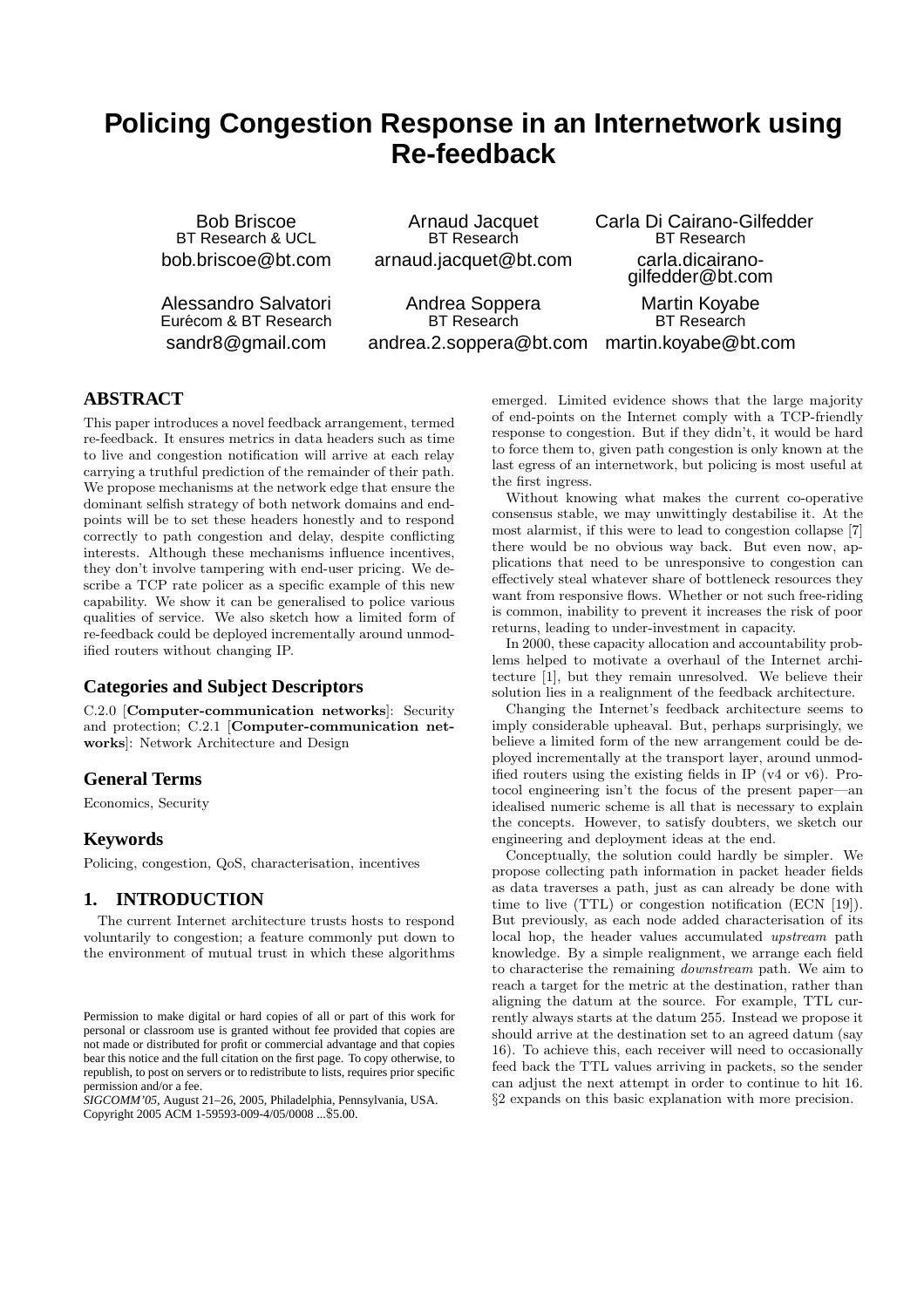We term this pattern 're-feedback', short for either receiveraligned or re-inserted feedback, although it is actually similar to the ordinary feedback found in other disciplines (electronics, hydraulics, etc.). Once re-feedback is in place, each packet arrives at each network element carrying a view of its own downstream path, albeit a round trip ago. So full path congestion becomes visible at the first ingress, where a rate policer is most useful.

But we still don't seem to have solved the problem. It seems naïve to police traffic by trusting fields that depend on the honesty of both the sender and receiver—those with most to gain from lying. However, in §3 we explain why re-aligning feedback allows us to arrange for honesty to be everyone's dominant strategy—not only end-users, but also networks. Building on the resulting trustworthiness of path metrics, we describe how to build a rate equation policer, using TCP as a concrete example. We generalise to any rate equation, in particular Kelly's [14], showing that we can synthesise the same effect as quality of service mechanisms, but only using an ingress policer. We also describe a passive policer for inter-domain boundaries.

In §4 we sketch our incremental deployment ideas. Then we end the body of the paper (§5) with the results of simulations conducted to test whether the incentive mechanism really is responsive enough to ensure truthful congestion reporting. We wrap up with related work and conclusions.

# **2. RE-FEEDBACK**

Characterising paths through networks requires more than one metric. We have chosen to explain how re-feedback works using two: congestion and delay (that is, unloaded delay not congestion delay). Re-feedback of just these two metrics helps solve a surprisingly large set of networking problems. But additional metrics might be useful in practice, e.g. hop count, unloaded loss rate etc. Delay re-feedback is a useful starting point because it is trivially simple to explain. Then we use congestion to highlight the similarities and differences that are encountered between metrics.

A pre-requisite for re-feedback is the explicit declaration of path metrics and their maintenance along the path. Setting aside protocol details for now, it will suffice to consider a multi-bit field for delay and another for congestion carried in future network layer packet headers<sup>1</sup>. Also equivalent fields will be necessary in the end-to-end back-channel from receiver to sender—sent frequently enough to control the most volatile metric (congestion). For instance, in future TCP acks (or RTCP receiver reports, etc.)

Network layer headers will also need a 'certain' flag, which the sender should clear at the start of a flow, when no feedback is yet available. Metric(s) carried in uncertain packets should not contribute to any bulk averaging at network equipment (e.g. see §3.2.1), but the flag is not intended to affect forwarding of the packet itself.

Fig 1 introduces our notation. Each path across the network consists of a sequence of resources,  $i_r$ ;  $0 \le i_r < n_r$ indexed in the context of each path  $r$  from the sender  $S$  with resource  $i_r = 0$  to resource  $i_r = (n_r - 1)$  just before the receiver R. Whenever a single path context makes it obvious, we will drop the suffix  $r$ .



Figure 1: Notation for path characterisation metrics  $m$  and headers  $h$ .



Figure 2: Network flows carrying unloaded delay in packet headers. a) With classic feedback, sources initialise headers to 255. b) With re-feedback over the same network, sources set headers so as to reach 16 at the destination.

The unloaded delay header,  $h_1$ , is carried in packets from resource to resource. Each relay N characterises its local resource's contribution to the delay—perhaps by echo tests with the downstream neighbour. It contributes to the whole path delay by combining its local contribution  $m_{1,i}$  with the incoming header value,  $h_{1,i}$ , and forwarding the updated result,  $h_{1,i+1}$  (Fig 1). The choice of combining function depends on the metric in question. As unloaded delay is additive, subtraction is an appropriate combining function (like TTL processing),  $h_{1,i+1} = h_{1,i} - m_{1,i}$ .

Other packet header fields will require combining functions appropriate to the metrics they represent. The inset in Fig 1 shows packets carrying header fields for both delay and congestion being combined with the local metrics for each, as parallel, independent operations. Where the context is obvious, we drop the suffix that distinguishes between delay and congestion.

If we introduce feedback of unloaded delay, the receiver will report the header values it receives back to the sender. With classic feedback, the sender always initialises the unloaded delay header to a well-known value, say  $h_0 = 255$ , as shown in Fig 2a). The header will arrive at node  $j$ with a value accumulated over all the upstream resources with a value accumulated over all the upstream resources  $h_j = h_0 - \sum_{i=0}^{j-1} m_i$ . We call the composition of all the local metrics  $m_i$  experienced by a packet the **path metric** 

So, with classic feedback for delay, the path metric up-

<sup>&</sup>lt;sup>1</sup>We believe it is possible to apply re-feedback in a separate control plane, or even where control information is analogue, but for clarity we stick to one IP-based scenario.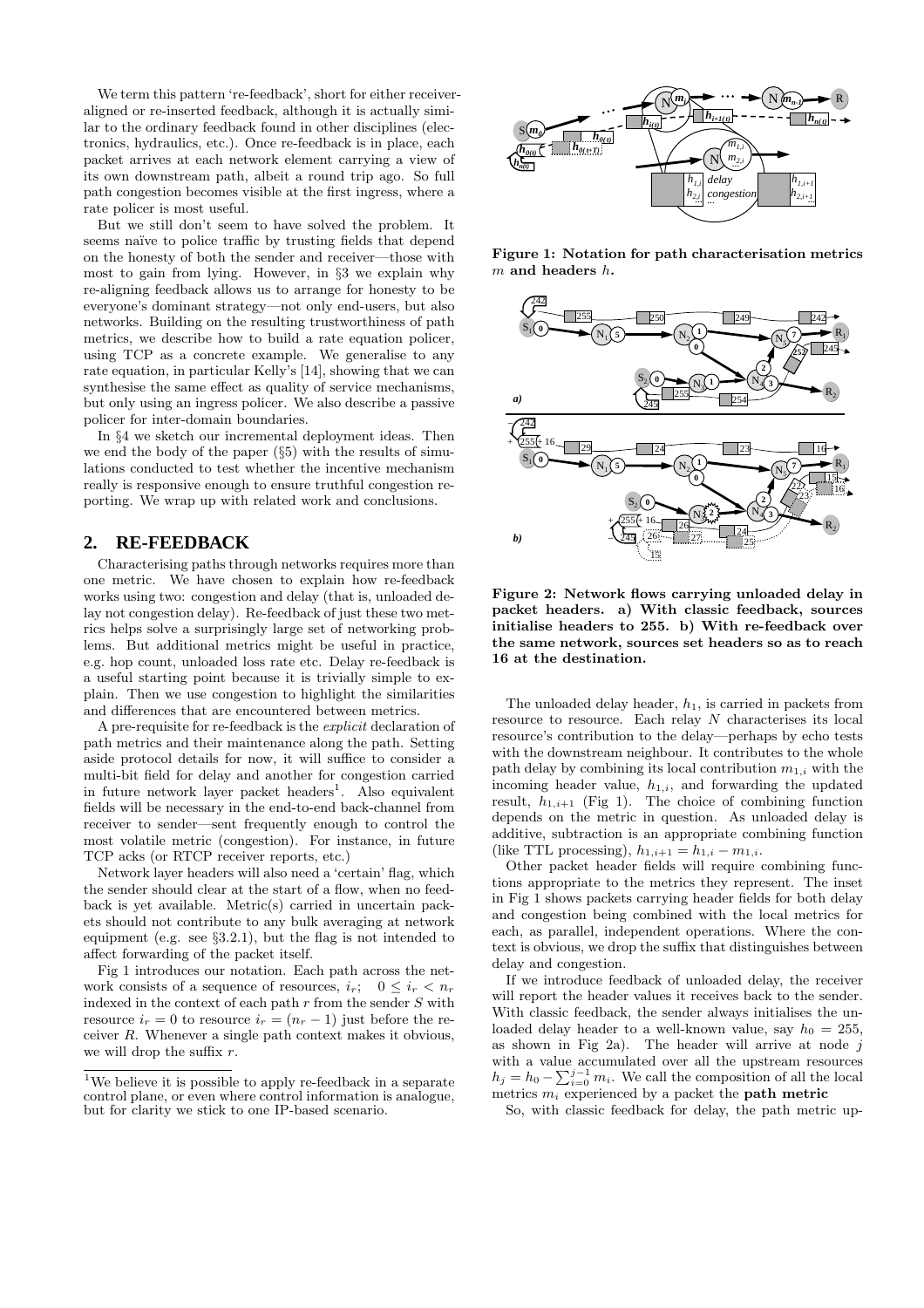|                                           |                                                                     | unloaded delay                             | congestion                            | Eqn  |
|-------------------------------------------|---------------------------------------------------------------------|--------------------------------------------|---------------------------------------|------|
| combining function at resource $i$ ,      | $h_{i+1} = q(h_i, m_i) \mid h_i - m_i$                              |                                            | $1-(1-h_i)(1-m_i)$                    | (6)  |
| header initialisation function at source, | $h_{0(t+T)} = f(h_{0(t)}, h_{n(t)}) \mid h_{0(t)} - h_{n(t)} + h_z$ |                                            | $(1-h_z)(1-h_{0(t)})$<br>$1-h_{n(t)}$ | (9)  |
| downstream path metric at resource $i$ ,  |                                                                     | $\rho_j(h_{j(t+T)}) \mid h_{j(t+T)} - h_z$ | $1-h_z$<br>$1-h_{i(t+T)}$             | (10) |

Table 1: The functions  $g(\cdot) \& f(\cdot)$  required to implement re-feedback and  $\rho(\cdot)$  to exploit it, summarising results from §2 & Appendix A, where notation is formally defined.

stream of node j is  $\sum_{i=0}^{j-1} m_i = h_0 - h_j$ . Node j can work this out by examining  $\overline{h_j}$  in packets as they arrive, because  $h_0$  is well-known. So the receiver (with  $j = n$ ) can characterise the whole path delay  $h_0-h_n$ . If it feeds back  $h_n$  to the sender using our notional end-to-end protocol (bent arrows in Fig 2a)), the sender can know the path delay too. So far, we have said nothing new, merely introducing notation using a familiar example.

With re-feedback the trick is simply for the sender to choose an initial header value such that, if the path metric were to remain unchanged, the header would reach a well-known value  $h<sub>z</sub>$  at the destination—rather than starting from a fixed value. In our numerical example in Fig 2b) we assume the industry has standardised  $h_z = 16$ .

Although that is really all there is to it, we will now trace through how re-feedback works step by step to be precise about the differences:

- 1. For now, we will assume that the source bootstraps the very first packet of a flow with the fixed value we used with classic feedback,  $h_{0(t)} = 255$ . (When we need to distinguish between packets, we suffix each header value with the time  $t$  at which it was originally sent.)
- 2. The source has to remember the initial value it chose, as depicted by the curved boxes containing 255 at each source in Fig 2b) and containing  $h_{0(t)}$  in Fig 1.
- 3. The packet traverses the path  $r$ , combining each local delay in turn into its header, using the combining function (subtraction) already described above.
- 4. The receiver feeds back the resulting delay header value  $h_{n(t)}$  to the sender, which arrives a round trip  $T_r$  after the first packet was sent, depicted by the bent arrows.
- 5. The sender initialises the delay field in the next packet (dotted) to  $h_{0(t+T_r)} = h_{0(t)} - h_{n(t)} + h_z$  as well as storing this new value in place of the last one. Each initial delay header value only depends on the previous round's initial value and the value fed back—both known locally at the source.

Now we can see that this simple shift of datum has achieved our original aim: as each packet arrives at a resource  $i$  anywhere in the network, it carries within its header  $h_i$  a prediction of its own downstream path delay,  $h_i - h_z$ , requiring no path state on the relay because  $h_z$  is well-known. Any packet in Fig 2b) illustrates this point, in that subtracting  $h_z = 16$  from any header value predicts the sum of the remaining downstream resources on that path.

The second column of Table 1 summarises the functions to implement delay re-feedback that we have just derived. The third column gives the equivalent functions for congestion, derived in Appendix A.

As with delay, the combining function for each relay to accumulate local congestion into headers (first row) must be chosen to reflect the way congestion accumulates. In Appendix A.1 we define congestion as a probability, using axiomatic definitions<sup>2</sup>. So, as shown, we must use the function for combinatorial probability to combine congestion headers.

For either delay or congestion, the combining function at relays can be the same as for classic feedback, as the purpose is still to accumulate a path metric from local metrics. By avoiding arbitrary changes to the classic combining functions, re-feedback can be introduced incrementally, solely by arrangement between corresponding endpoints.

Each initialisation function (second row) ensures the header reaches  $h<sub>z</sub>$  at the destination, given the way it accumulates along the path. Each function in the third row was derived from the previous two in order to predict the downstream path metric (DPM) from any node.

Note that neither prediction of DPM requires path state, only the state arriving in the packet itself. Further note that, for congestion, the DPM  $\rho_j$  also depends on the effective packet size s. For bit-congestible resources like links  $s =$  actual packet size. For packet-congestible resources like forwarding look-ups  $s = 1$ .

Fig 2 also illustrates how a change on a path affects the predictions in packets traversing it. The increase in delay at resource  $N_3$  between Figs 2a) & b) (highlighted as a starburst) causes packets in flight upstream to underestimate their remaining downstream delay. Packets in flight downstream still correctly predict their downstream delay, but when feedback from them releases further packets, these underestimate their path delay.

With no further changes in local delays, packets in the following round (dotted) correctly predict the path again. Of course, changes in the unloaded delay at a node (e.g. due to a lower layer re-route) are rare, at least in fixed networks. However, for more volatile metrics like congestion, change is the norm. For delay, the prediction error will be change is the norm. For delay, the prediction error will be  $\sum_{i=0}^{n-1} (m_{i(t+T)} - m_{i(t)})$ . For congestion, it is given by Eqn  $(11)$  in Appendix A.1. In both cases, the error depends on the difference between the whole path metrics.

To put these errors in context, re-feedback causes a source to suffer the same path prediction error as classic feedback for equivalent path changes within the last round trip. So a re-feedback source transport can extract the same information, with the same timeliness and apply the same rate control algorithms with the same dynamics. For relays, it can take up to an extra half round trip before path changes reach them. But, for relays, any downstream path prediction at all is an improvement over classic feedback, which

<sup>&</sup>lt;sup>2</sup>In contrast to the proposed ECN standard [19] where congestion is defined as the output of the RED algorithm leaving no objective basis for improving RED.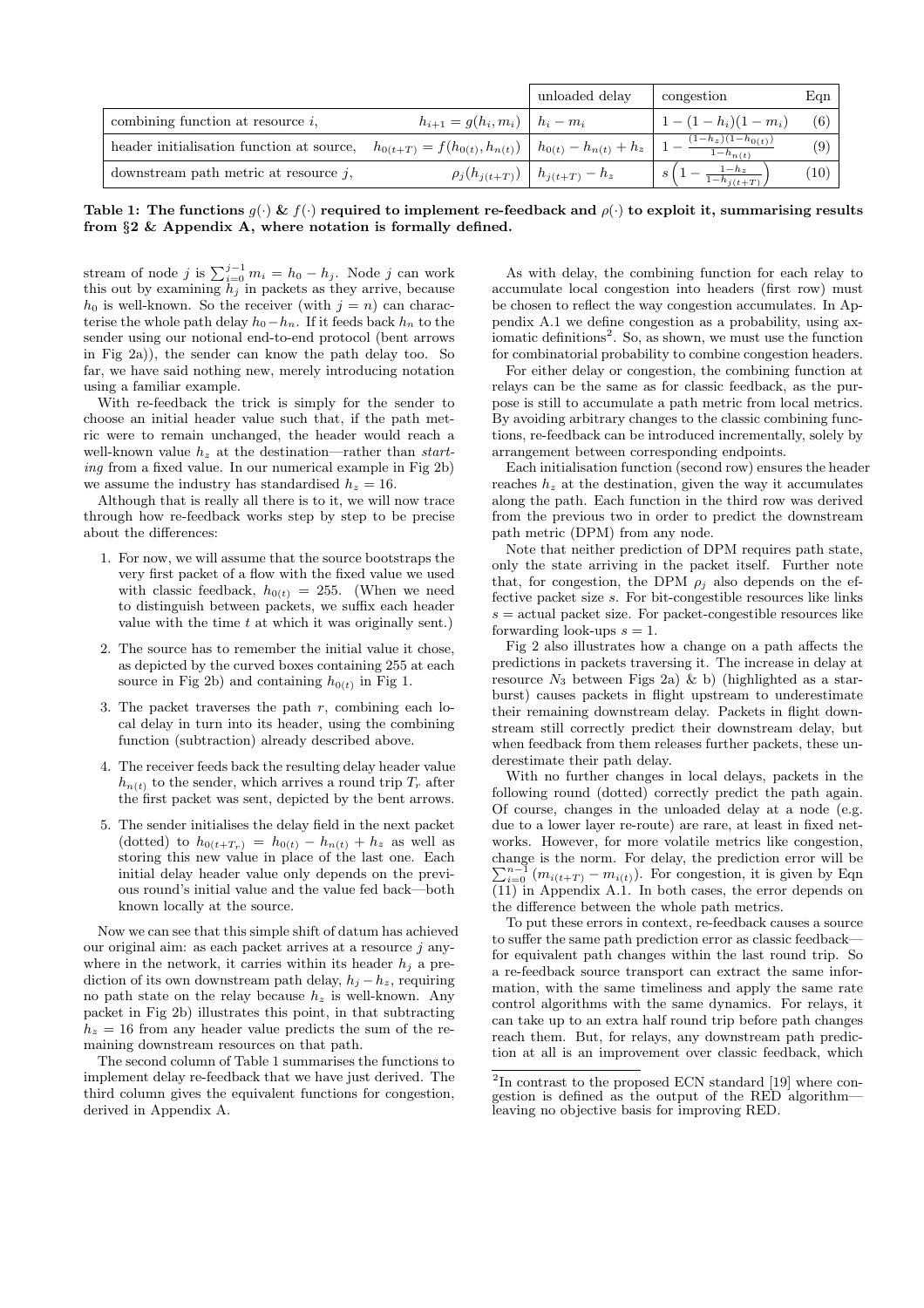| path<br>knowledge | align-<br>ment | sender                       | relay                         | rcvr          |
|-------------------|----------------|------------------------------|-------------------------------|---------------|
| $up-$             | sender         | n/a                          | $\left[0,\frac{T}{2}\right]$  | $\frac{T}{2}$ |
| stream            | receiver       | n/a                          | x                             | X             |
| down-             | sender         | $\left[\frac{T}{2},T\right]$ | X                             | n/a           |
| stream            | receiver       | $\left[\frac{T}{2},T\right]$ | $\left[T,\frac{3T}{2}\right]$ | /a            |

Table 2: Comparison of sender and receiver-aligned feedback, by availability of path knowledge  $(x = not)$ available;  $n/a = not$  applicable) and by range of timeliness (using symmetric delay).

offers none. And at the ingress, where policers are most appropriate, responsiveness will be similar to that of the source. Table 2 summarises the path knowledge that nodes gain or lose from re-feedback. It also quantifies the range of how long it can take for path changes to work through into correct path predictions in each case.

Previously, to achieve such knowledge at every relay would have required messages to be reverse routed hop by hop from all destinations (cf. routing messages or congestion back-pressure). Although re-feedback takes a little longer to propagate (because it travels via the source), it updates at the same rate as the ack rate—as often as TCP congestion control and many orders of magnitude more often than a typical routing message rate. Also, re-feedback piggy-backs on existing data, requiring no extra packet processing.

# **3. INCENTIVES**

We aim to create an incentive environment to ensure anyone's selfish behaviour (including lying and cheating) leads to maximisation of social welfare.<sup>3</sup> Throughout this section we will focus primarily on characterisation of path congestion. This will stress re-feedback incentive mechanisms to the full in the face of conflict over scarce resources. Given most forms of fairness, including TCP's, also depend on round trip time, we will then outline how a path delay metric would be amenable to similar treatment.

Fig 3 sketches the incentive framework that we will describe piece by piece throughout this section. An internetwork with multiple trust boundaries is depicted. The downstream path congestion seen in a typical packet is plotted as it traverses an example path from sender  $S_1$  to receiver  $R_1$ . They are shown using re-feedback, but we intend to show why everyone would choose to use it, correctly and honestly.

Two main types of self-interest can be identified:

- Users want to transmit data across the network as fast as possible, paying as little as possible for the privilege. In this respect, there is no distinction between senders and receivers, but we must be wary of potential malice by one on the other;
- Network operators want to maximise revenues from the resources they invest in. They compete amongst themselves for the custom of users.

Source congestion control: We want to ensure that the sender will throttle its rate as downstream congestion increases. Whatever the agreed congestion response (whether



Figure 3: Incentive framework

TCP-compatible or some enhanced QoS), to some extent it will always be against the sender's interest to comply.

Edge ingress policing/shaping: But it is in all the network operators' interests to encourage fair congestion response, so that their investments are employed to satisfy the most valuable demand.  $N_1$  is in the best position to ensure  $S_1$ 's compliance and it now has a choice of mechanisms across a spectrum of customer autonomy. At one extreme,  $N_1$  could give  $S_1$  complete autonomy, but encourage responsible behaviour by charging for the downstream congestion in packets. Or it can shape traffic directly itself, removing all  $S_1$ 's autonomy. Between the two extremes, it can police a congestion response agreed upfront with  $S_1$  (§3.3).

Edge egress dropper: If the source has less right to a high rate the higher it declares downstream congestion, it has a clear incentive to understate downstream congestion. But, if packets are understated when they enter the internetwork, they will be negative when they leave. So, we introduce a dropper at the last network egress, which drops packets in flows that persistently declare negative downstream congestion (see §3.2).

Inter-domain traffic policing: But next we must ask, if congestion arises downstream (say in  $N_4$ ), what is the ingress network's  $(N_1)$  incentive to police its customers' response? If  $N_1$  turns a blind eye, its own customers benefit while other networks suffer. This is why all inter-domain QoS architectures (e.g. Intserv, Diffserv) police traffic each time it crosses a trust boundary. Re-feedback gives trustworthy information at each trust boundary so the congestion response can be policed in bulk.

Emulating policing with inter-domain congestion charging: However, between high-speed networks, we would rather avoid holding back traffic while it is policed. Instead, once re-feedback has arranged headers to carry downstream congestion honestly,  $N_2$  can contract to pay  $N_4$  in proportion to a single bulk count of the congestion metrics  $\rho$  crossing their mutual trust boundary  $(83.4)$ . Then  $N_2$  has an incentive either to police the congestion response of its own ingress traffic from  $N_1$  or to charge  $N_1$  in turn on the basis of congestion counted at their mutual boundary. In this recursive way, each flow's response can be precisely incentivised, despite the mechanism not recognising flows. If  $N_1$ turns a blind eye to its own upstream customers' congestion response, it will still have to pay its downstream neighbours.

No congestion charging to users: Bulk congestion charging at trust boundaries is passive and extremely simple,

<sup>3</sup>These mechanisms can lie dormant wherever co-operation is the social norm.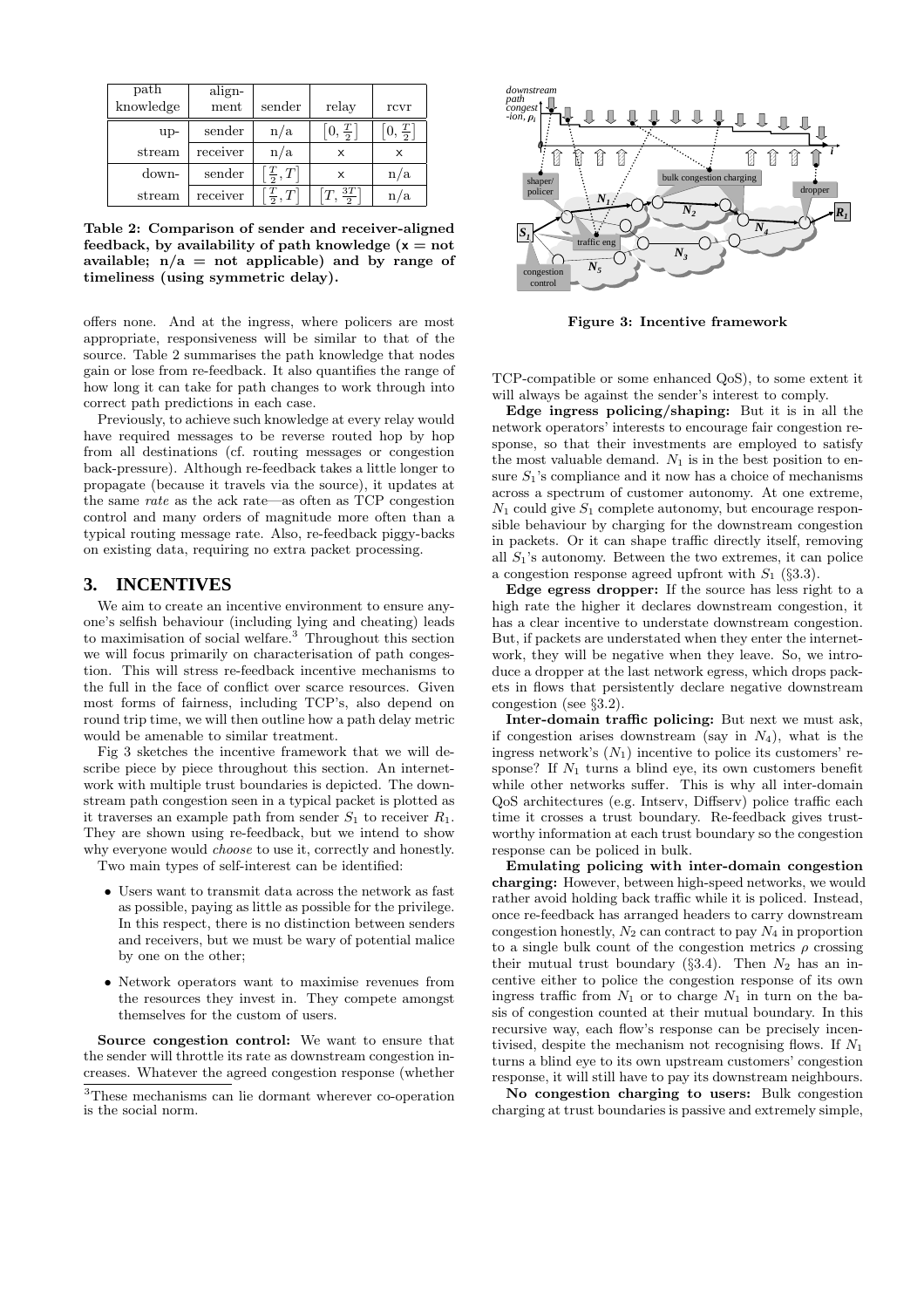and loses none of its per-packet precision from one boundary to the next. But at any trust boundary, there is no imperative to use congestion charging. Traditional traffic policing can be used, if the complexity and cost is preferred. In particular, at the boundary with end customers (e.g. between  $S_1$  and  $N_1$ ), traffic policing will most likely be far more appropriate. Policer complexity is less of a concern at the edge of the network. And end-customers are known to be highly averse to the unpredictability of congestion charging [15]. So note well: this paper neither advocates nor requires congestion charging for end customers and advocates but does not require inter-domain congestion charging.

Competitive discipline of inter-domain traffic engineering: With inter-domain congestion charging, a domain seems to have a perverse incentive to fake congestion;  $N_2$ 's profit depends on the difference between congestion at its ingress (its revenue) and at its egress (its cost). So overstating internal congestion seems to increase profit. However, smart border routing [10] by  $N_1$  will bias its multipath routing towards the least cost routes, so  $N_2$  risks losing all its revenue to competitive routes if it overstates congestion. In other words,  $N_2$ 's ability to raise excess profits is limited by the price of its second most competitive route.

Closing the loop: All the above elements conspire to trap everyone between two opposing pressures (upper half of Fig 3), ensuring the downstream congestion metric arrives at the destination neither above nor below zero. So we have arrived back where we started in our argument. The ingress edge network can rely on downstream congestion declared in the packet headers presented by the sender. So it can police the sender's congestion response accordingly.

#### **3.1 The case against classic feedback**

So why can't classic congestion feedback (as used already by standard ECN) be arranged to provide similar incentives? Superficially it can. Given ECN already existed, this was the deployment path Kelly proposed for his seminal work that used self-interest to optimise social welfare across a system of networks and users [14]. The mechanism was nearly identical to volume charging; except only the volume of packets marked with congestion experienced (CE) was counted. However, below we explain why relying on classic feedback meant the incentives traced an indirect path—the long way round the feedback loop. For example, if classic feedback were used in Fig 3,  $N_2$  would incentivise  $N_1$  via  $N_4$ ,  $R_1$  &  $S_1$  rather than directly.

Inability to agree what happened: In order to police its upstream neighbour's congestion response, the neighbours should be able to agree on the congestion to be responded to. Whatever the feedback regime, as packets change hands at each trust boundary, any path metrics they carry are verifiable by both neighbours. But, with a classic, senderaligned path metric, they can only agree on the upstream path congestion—its offset from its well-known datum at the sender.

Inaccessible back-channel: The network needs a whole path congestion metric to control the source. Classically, whole path congestion emerges at the destination, to be fed back from receiver to sender in a back-channel. But, in any data network, back-channels need not be visible to relays, as they are essentially communications between the end-points. They may be encrypted, asymmetrically routed or simply omitted, so no network element can reliably in-

tercept them. The congestion charging literature solves this problem by treating the sender and receiver as entities with aligned incentives. Although measuring classic ECN marking rates relative to their datum at the sender forces a 'receiver pays' model (at each trust boundary the downstream neighbour pays), at least this incentivises the receiver to refer the charges to the sender.

'Receiver pays' unacceptable: However, in connectionless datagram networks, receivers and receiving networks cannot prevent reception from malicious senders, so 'receiver pays' opens them to 'denial of funds' attacks.

End-user congestion charging unacceptable: Even if 'denial of funds' were not a problem, we know that endusers are highly averse to the unpredictability of congestion charging and anyway, we want to avoid restricting network operators to just one retail tariff. But with classic feedback, we cannot avoid having to wrap the 'receiver pays' money flow around the feedback loop, necessarily forcing end-users to be subjected to congestion charging.

To summarise so far, with classic feedback, policing congestion response requires congestion charging of end-users and a 'receiver pays' model. Whereas, with re-feedback, incentives can be fashioned either by technical policing mechanisms (more appropriate for end users) or by congestion charging (more appropriate inter-domain) using the safer 'sender pays' model.

Impractical traffic engineering: Finally, classic feedback makes congestion-based traffic engineering inefficient too. Network  $N_4$  can see which of its two alternative upstream networks  $N_2$  and  $N_3$  are less congested. But it is  $N_1$ that makes the routing decision. This is why current traffic engineering requires a continuous message stream from congestion monitors to the routing controller. And even then the monitors can only be trusted for intra-domain traffic engineering. The trustworthiness of re-feedback enables interdomain traffic engineering without messaging overhead.

We now take a second pass over the incentive framework, filling in the detail more formally.

# **3.2 Honest congestion reporting**

An honest sender will declare a certain downstream path metric (DPM)  $\rho_0$  in packets to aim for zero at the destination after allowing for path congestion. We define cheating as the difference  $\Delta \rho_{0c}$  relative to this ideal, taking overstatement as positive. To rely on the DPM packets carry, we must discourage dishonesty, whether positive or negative. If the sender declares a certain DPM, a certain rate response will be permitted, which can be policed  $(\S3.3)$ . For any safe congestion response, the higher the sender's declared DPM, to some degree the slower its data rate, and the lower the value it derives. So, to the right of Fig 4 we can show the sender's utility strictly decreasing with overstatement.

So senders have an incentive to understate DPM, which allows them a higher bit rate. But then DPM will turn negative before reaching the destination. If networks discard<sup>4</sup> negative packets, the utility to the sender of the higher bit rate will rapidly collapse, as shown to the left of the figure. Therefore honesty at  $\Delta \rho_{0c} = 0$  will be the dominant sender strategy that maximises its net utility. A receiver that genuinely wants data to be sent as quickly as possible

<sup>4</sup>Various penalties short of discard, e.g. payload truncation, can be imposed in order to preserve the feedback loop, given a packet may be wrongly penalised.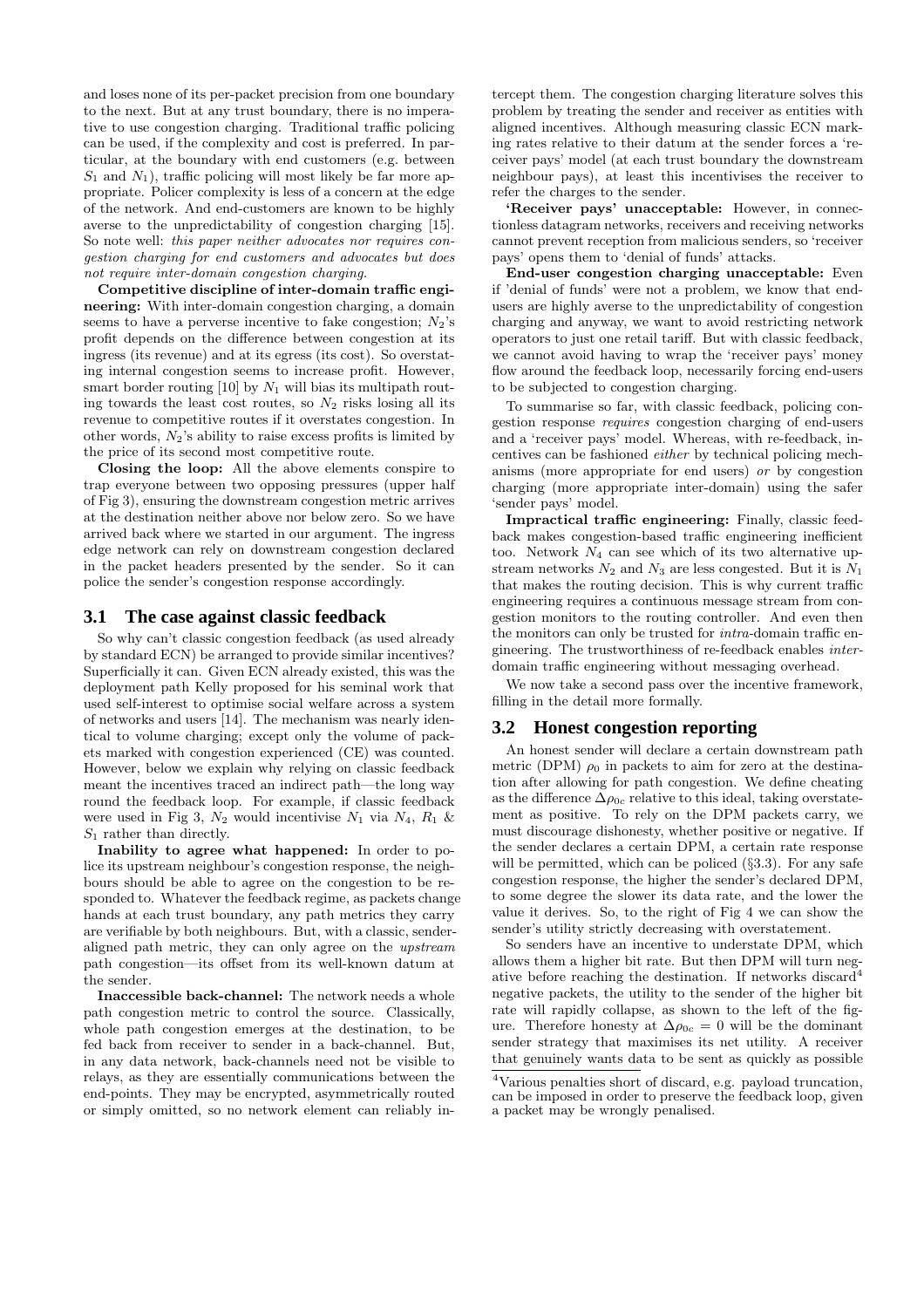

Figure 4: Truth telling incentives

has incentives aligned with the sender, so honest feedback also returns the maximum net gain.

In fact, the position is complicated by continuous variability of path congestion; even honest traffic will arrive at its destination spread around zero. Below we describe a dropper that makes allowances for this variability but still detects understatement of DPM. The best dropper we can currently envisage suffers some false positives and negatives, blunting the incentive to be absolutely honest (Fig 4).

#### *3.2.1 Adaptive dropper*

If congestion didn't vary, a malicious source understating congestion by  $\Delta \rho_{0c}$  (numerically negative) would cause a proportionate understatement at the destination of  $\Delta \rho_{nc}$ . 5 But congestion does vary, so if the probability distribution of the DPM at the destination is  $P_n(\rho_n)$  for an honest sender, it will be shifted to  $P_n(\rho_n - \Delta \rho_{nc})$  for the malicious sender.

We propose a dropper<sup>4</sup> at the last hop before the receiver. The dropper builds a model of the prevailing pattern of cheating for all packets leaving the same interface and assumes that each new packet is characteristic of this recent history; the more recent cheating, the stricter the dropper becomes. But its strictness is further modulated by how negative  $\rho_n$  is of each packet under scrutiny.

Conceptually, the bell curve in Figure 5 shows the probability distribution of arriving packets, exponentially weighted to favour recent arrivals. We assume this will be the probability distribution of the DPM of the next packet. Superimposed on a different vertical scale is a conjectured penalty probability function,  $p(\cdot)$  intended to allow through as much negative DPM as positive, but no more. This can be achieved by ensuring that the distribution remaining after applying the penalty function is symmetric about zero (the unshaded cusp curve). So for  $\rho_n < 0$ :

$$
(1 - p(\cdot)) P_n(\rho_n - \Delta \rho_{nc}) = P_n(\rho_n + \Delta \rho_{nc}). \tag{1}
$$

Initially we choose to keep state and processing to a minimum by modeling prevailing conditions with just the exponentially weighted moving average  $\mu$  and EWM variance  $\nu$ . So we model the prevailing distribution  $P_n(\rho_n - \Delta \rho_{nc})$  as if it were the normal distribution  $N(\mu, \nu)$  reconstructed from recent traffic, whatever the actual distribution (e.g. Fig 6).

At each packet, the EWMA & EWMV are updated:

$$
\mu \leftarrow \gamma \rho_n + (1 - \gamma)\mu \tag{2}
$$

$$
\nu \leftarrow \gamma(\rho_n - \mu)^2 + (1 - \gamma)\nu. \tag{3}
$$

<sup>5</sup>From Eqn (7)  $\Delta \rho_{nc} = (1 - ||_{0}^{n-1}m) \Delta \rho_{0c}$ 



Figure 5: Penalising misbehaviour under uncertainty



Figure 6: Typical simulated distributions of DPM at the destination from honest (top) and dishonest (bottom) sources, also showing proportion of penalised traffic (note log scale).

For attack traffic  $\mu \to \Delta \rho_{nc}$ , converging faster by increasing  $\gamma$  to weight recent values  $(0 < \gamma < 1)$ . In maintaining the EWMA, positive packets with the 'certain' flag cleared (see  $\S$ ) are ignored, incentivising correct use of the flag.

Then, using the formula for a normal distribution,

$$
P_n(\rho_n - \Delta \rho_{nc}) = \frac{1}{\sqrt{2\pi\nu}} e^{-\frac{(\rho_n - \mu)^2}{2\nu}}.
$$
 (4)

we can derive the required penalty probability function to apply to each specific packet with DPM  $\rho_n$ , by re-arranging (1) and substituting from (4):

$$
p(\rho_n, \mu, \nu) = 0; \qquad \mu \ge 0 \text{ or } \rho_n \ge 0
$$
  
=  $1 - \frac{P_n(\rho_n + \mu)}{P_n(\rho_n - \mu)};$   $\mu < 0, \rho_n < 0$   
=  $1 - e^{\frac{-2\rho_n \mu}{\nu}}$  (5)

As required, the penalty becomes stricter the worse the EWMA becomes, but flattens to zero discards when honest users keep the EWMA to zero.

Where a cheating flow is hidden in a large honest aggregate, it causes a slightly negative EWMA, leading to some dropping. After Floyd and Fall [7] we cache the flow identi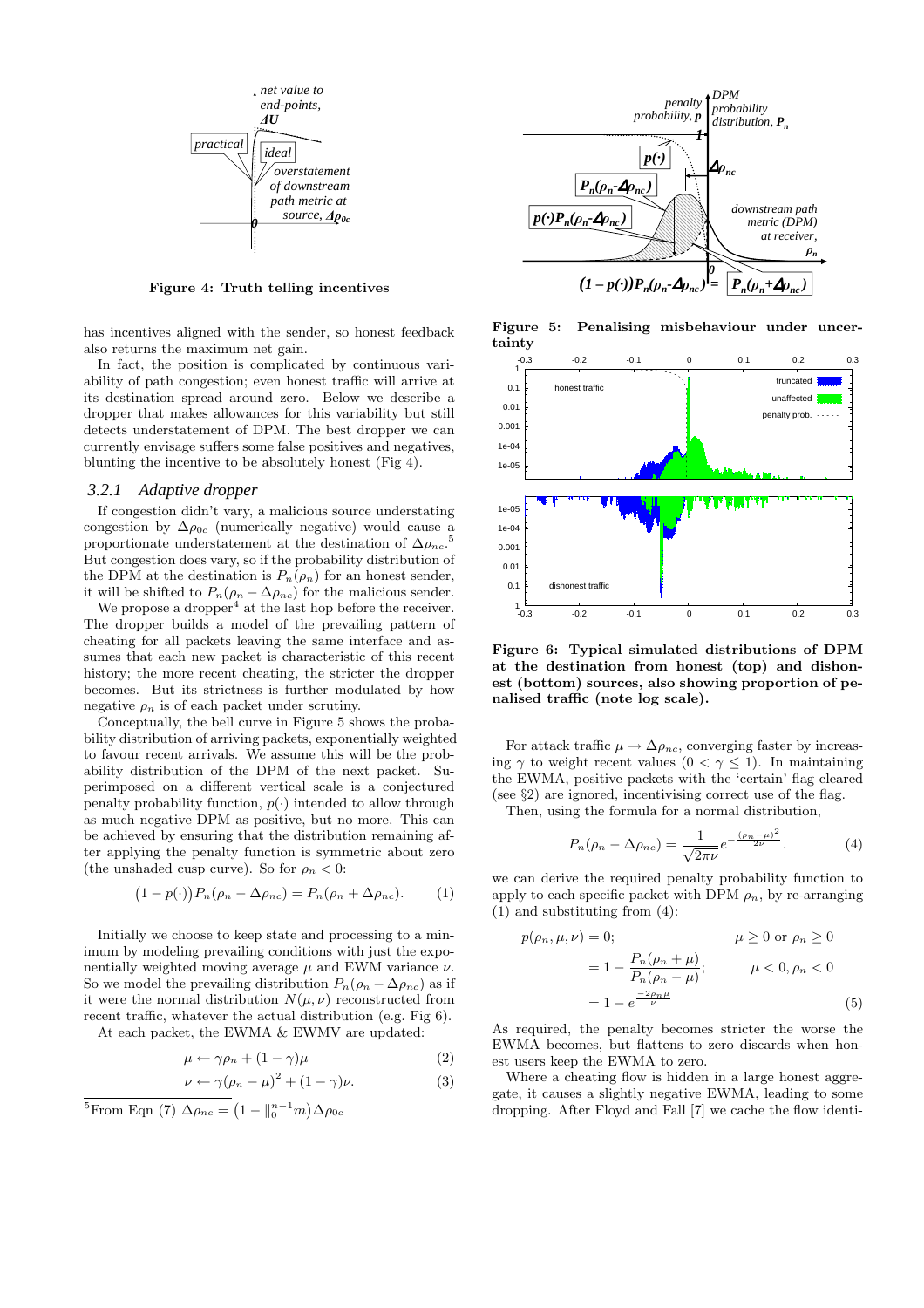fiers of penalised packets. Once any aggregate of destination (and/or source) identifiers appears more often than would be likely by chance, a second instance of the dropper is spawned and traffic matching the identifier(s) is filtered into it. Each instance of a focused dropper maintains its own  $EWMA<sup>6</sup>$ and may spawn further droppers. These focused droppers should be far more sensitive than the first, also shielding honest traffic from the risk of false negatives.

Of course, if cheating negative traffic imitates identifiers used in honest traffic, both will be filtered into the same focused dropper, causing collateral damage to the honest traffic. But by definition the cheating traffic will tend to be more negative, which the above penalty function is designed to discriminate against.

Having isolated suspect identifiers, an egress edge dropper can send hints upstream. Any node can test hints because they point to traffic measurably below an objective threshold. And a node need only act on the hints if it has sufficient resources. So the hints need not be authenticated (unlike DoS filter push-back requests), avoiding vulnerability to floods of bogus authentication requests. Also, the hints can safely jump multiple domains without the need for a global key management infrastructure. So push-back of hints does not depend on the co-operation of high speed core networks, where operators are more wary of any additional processing.

Even if explicit congestion marking were universally deployed, buffers could still occasionally overflow. So irrespective of any hints, if a router must discard packets, clearly it should bias against any with negative DPM.

#### *3.2.2 Honest delay reporting*

Congestion control and traffic engineering depend on path delay as well as congestion, so we need header fields for both. The framework we built above  $(\S 3.2 \&$  Fig 4) to incentivise honest congestion reporting relied on two properties of congestion: it should not be negative; and rising path congestion should lead to a drop in sending rate (whatever form of fairness is chosen). Delay has exactly the same properties: negative delay is physically impossible; and rising feedback delay should lead to a lower sending rate.

So, we can use a similar incentive mechanisms to that we used for congestion to ensure the sender neither overstates nor understates delay. An adaptive dropper, like the one above for the congestion field (§3.2.1), could detect and remove any negative imbalance of delay headers at the internetwork egress. And at the ingress we can use a policer like the TCP rate equation policer below (§3.3.1) that punishes sources sending faster than the TCP-fair rate, which depends inversely on both congestion and feedback delay.

# **3.3 Fair congestion response**

#### *3.3.1 TCP rate equation policer*

In the fastest phase of the TCP algorithm (congestion avoidance), TCP converges to the rate  $\bar{x}_{TCP} \approx ks/(T\sqrt{p})$ , where  $k \approx \sqrt{(3/2)}$  and s, T & p are respectively the packet size, round trip time and path marking (or loss) rate [17]. Re-feedback ensures that a policer at the network ingress can derive these parameters from the metrics each packet truthfully declares. It can then calculate a compliant rate against which to compare the source's actual rate.

Previous policers had to be placed at every site of possible congestion. With re-feedback, it is sufficient to place one policer at each ingress to the internetwork. Here, downstream congestion  $\rho_{2,1}$  can be assumed equal to path congestion, p. The policer can approximate the round trip delay as  $T \approx T_0 + 2\rho_{1,1}$ , where the upstream round trip  $T_0$  can be found by a previous echo test against each source and the downstream delay  $\rho_{1,1}$  arrives in each packet<sup>7</sup>.

If the current TTL and ECN fields in IP were used to implement re-feedback, as sketched in §4, an ingress policer would have enough information to mirror the TCP algorithm. As we explain later, binary congestion marking takes a long time to convey a congestion level—indeed, a ridiculously long time as flow rates increase over the years. So, given the architectural nature of this paper, we prefer to focus on multi-bit congestion and delay fields in future packet headers. Quantifying how quickly a policer could detect misbehaving flows using current IP, and the resulting gain from more bits in headers, is planned for future work.

Below we outline one possible policing algorithm. It requires per flow state, but this isn't necessarily a scalability problem at the edge of an internetwork, however it does lay the policer open to resource depletion attacks. In a longer version of this paper (in preparation) we describe a variant with sub-linear scaling of flow state, but our goal here is to give a clear implementation example that is concrete but avoids gratuitous distractions.

The policer requires a token bucket per flow. It empties the bucket by the size of each arriving packet and fills it at a rate equivalent to that of a TCP compliant flow experiencing the same path conditions. It calculates this by deriving  $p$ and T from the re-feedback fields as above. In other words, when a packet arrives, the policer subtracts the packet size s from the bucket and adds  $ks\Delta t/(T\sqrt{p})$ , where  $\Delta t$  is the time since the flow's previous packet.

If the bucket empties, sanctions are applied to the flow. For instance, all future packets might be discarded, or the policer could choose to take over rate control for the flow. The depth of the bucket controls the flexibility allowed for a flow to stray from its expected throughput; it is set to  $\alpha\bar{x}_{TCP}$ , where  $\alpha$  is the threshold greediness for a flow to be considered non-compliant over a time  $\tau$ , and  $\bar{x}_{TCP}$  is an be considered non-compliant over a time  $\ell$ , and  $x_{TCP}$  is an EWMA of  $ks/(T\sqrt{p})$ . A flow with a throughput higher than  $\alpha \bar{x}_{TCP}$  will be detected in a time smaller than  $\tau$ .

 $\alpha$  is chosen so that a compliant flow is most unlikely to trigger starvation of the bucket. For instance, when  $p=1\%$ , the average congestion should be 12.3 packets per roundtrip. The probability of getting a window larger than 42 is smaller than 0.01%. Setting  $\alpha$  to  $42/12.3 = 3.4$  and  $\tau = T$ would guarantee that less than one compliant flow in ten thousand would be subjected to sanction. Increasing  $\alpha$  and  $\tau$  would reduce false positives further.

#### *3.3.2 Edge QoS*

Our interest in solving the policing problem was not solely to police a single response to congestion, such as TCP-

 ${}^{6}$ From Eqn (5) an attacker can reduce dropping probability by increasing variance, e.g. by alternating honest & zero packets. So a focused dropper should use the EWMV of the top level dropper. We are investigating variants with varying degrees of statefulness and responsiveness.

<sup>7</sup>For simplicity, we choose to ignore congestion delay, because simple scaling arguments  $\overline{13}$ ,  $\S2$  show that as capacity continues to grow, congestion delays will become insignificant relative to fixed propagation delays.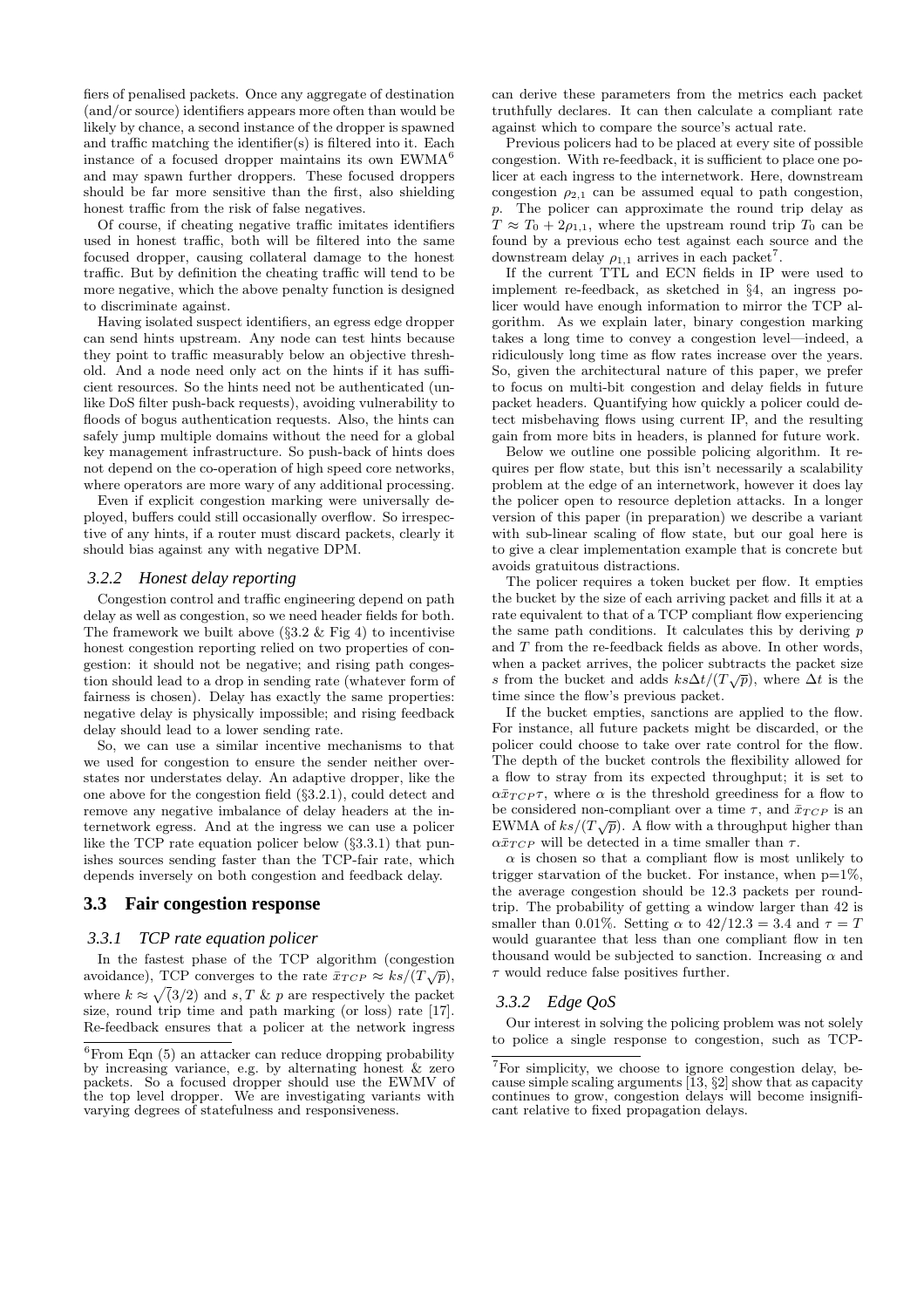friendliness, although that alone is a major contribution. Once timely, truthful downstream path information is visible to ingress network operators in data packets, they can offer a spectrum of responses to incipient congestion. This is equivalent to offering different levels of QoS, perhaps ranging from a scavenger class, through best effort and premium levels of differentiated service to admission controlled bandwidth reservations (the right to zero congestion response) all without any differential treatment on network elements beyond the first ingress (with the caveat below).

Kelly and co-workers [14] pioneered this approach, proving it optimises social welfare across a network. Further its policing architecture solves the scalability problems inherent in other QoS approaches, though this is seldom appreciated.

With traditional QoS some identification convention must distinguish which traffic the edge has decided should be given which preferential treatment as it passes to interior domains. Using flow identification (like Intserv) preserves precision, but scales badly. Using class identification (like Diffserv) loses precision at scale.

With edge QoS, instead of the edge identifying the traffic's QoS for interior routers, interior routers identify the traffic's congestion for the edge. Because traffic already carries end-point identifiers, regular packet forwarding carries congestion marking to its source cause through aggregation and deaggregation with absolute precision, with no need for a separate QoS identification convention. The only unequal treatment of different traffic identities is in the policer at the first ingress to the internetwork, where customer or flow identities have local significance.

Siris [20] has proven this approach through simulation. But deployment was confined to a radio network controller scenario where congestion feedback in the back-channel to the sender could be intercepted—a constraint that can be relaxed with re-feedback, giving general applicability.

Having sung the praises of closed-loop control, a caveat is necessary. Unusual conditions (link failure or sudden traffic shifts) can cause traffic in flight to overflow queues. So, within a round trip, each resource must still be capable of rudimentary local (open-loop) traffic class prioritisation until the closed-loop restores order.

Adaptive policer: If one user creates multiple flows, or runs flows for longer than another user (e.g. p2p filesharing), per-*flow* approaches like TCP cannot arbitrate fairness between users. We can generalise to an adaptive policer based on MulTCP [6] that gives each flow an equivalent rate to w TCP flows. With the benefit of re-feedback, it can maintain a per user count of congestion sent. But, rather than levying an unpredictable charge for this congestion [14], the policer can compare the count to whatever the user chooses to pay. So a flat monthly rate would effectively buy a congestion quota. The closer the internal congestion count approached this quota, the more w would be squeezed.

#### *3.3.3 Flow start incentives*

At the start of each flow, a sender neither knows the state of the path to the destination nor the relative change the additional flow will cause. TCP's slow-start phase incrementally finds out both while also giving other flows time to make room for the new flow.

The re-feedback incentive framework deliberately presents a dilemma to a sender without recent path knowledge (e.g. at the first packet, or after an idle period). Sending un-

derstated DPM increases the risk of discard at the egress dropper. But sending overstated DPM increases the risk of sanction at the ingress policer as the flow rises to full rate. The strategies around this dilemma deserve a paper in their own right, so here we merely provide an outline.

We should think of TCP's exponential slow-start as dependent on an implicit evolving estimate of path congestion by the sender, starting pessimistically by assuming high path congestion. Inverting TCP's steady state rate equation gives  $\rho \propto \frac{1}{\bar{x}^2}$  to a first approximation. So rate doubling quarters the implicit path congestion estimate every round trip. To safely pass the policer and the dropper, the sender should be consistent, also using this implicit estimate of path congestion to set the DPM in each sent packet. If it reduces its path congestion estimate too quickly (increasing its rate accordingly), it will undershoot the true path congestion and risk being caught by the egress dropper.

So the re-feedback incentive framework encourages caution at the start of a flow in proportion to path uncertainty reminiscent of TCP's slow start. However this claim greatly depends on how quickly our mechanisms can detect and remove non-compliant behaviour.<sup>8</sup>

It is well-known that repeated binary congestion feedback like ECN takes a long time to signal low congestion levels [9]. So ECN is not a good basis on which to build responsive policing mechanisms. In the years it would take to deploy the TCP modifications needed for our re-feedback extension of ECN  $(\S4)$ , TCP will be hitting its own scalability limits.<sup>9</sup> So although we believe re-ECN could start to solve policing problems fairly quickly, we must emphasise that a multi-bit congestion field will need to be considered anyway. It would provide responsive policing even if short flows dominate the future traffic mix. And at the same time, it would help fix TCP/IP for high capacity scenarios.<sup>10</sup>

This still leaves the problem of whether the new flow will push a currently uncongested path into congestion. If a low priority scavenger class is available, the simple solution would be to rise aggressively to full rate in that class, then pace packets for the desired class at the resulting ack rate.

#### **3.4 Inter-domain incentive mechanisms**

The overview of our incentive framework explained why bulk inter-domain congestion charging emulates policing with per-flow precision. We now describe this mechanism.

At an inter-domain interface, only a single bulk counter (and two temporary ones) per direction is needed. The main counter merely accumulates the DPM  $\rho$  in every passing packet over an accounting period  $T_a$  (e.g. a month). At the end of the month,  $N_1$  should pay  $N_2$  the charge  $C_a$ the end of the month,  $N_1$  should pay  $N_2$  the charge  $C_a = \lambda \sum_{i=1}^{T_a} \rho^+,$  where  $\lambda$  is the fixed price of congestion agreed be-

 $10$ An extra multi-bit field in IP is proposed for the allowed congestion window in XCP [12] and for the allowed sending rate in Quick-Start [11].

<sup>8</sup>Nonetheless, we can ensure detection of misbehaviour carries over from old flows to new: i) the above adaptive policer remembers misbehaving senders; ii) during a DDoS attack on a receiver, the dropper's EWMA carries over from one source to the next.

<sup>&</sup>lt;sup>9</sup>The number of packets between binary congestion marks scales  $O(x^2)$  with TCP's steady state rate—to sustain 10Gbps a flow would only sawtooth every 90mins between marks. While marking rate only scales  $O(x)$  with Kelly's rate control algorithm, that still doesn't solve the problem. given  $x$  is currently doubling every 1.6 years or so.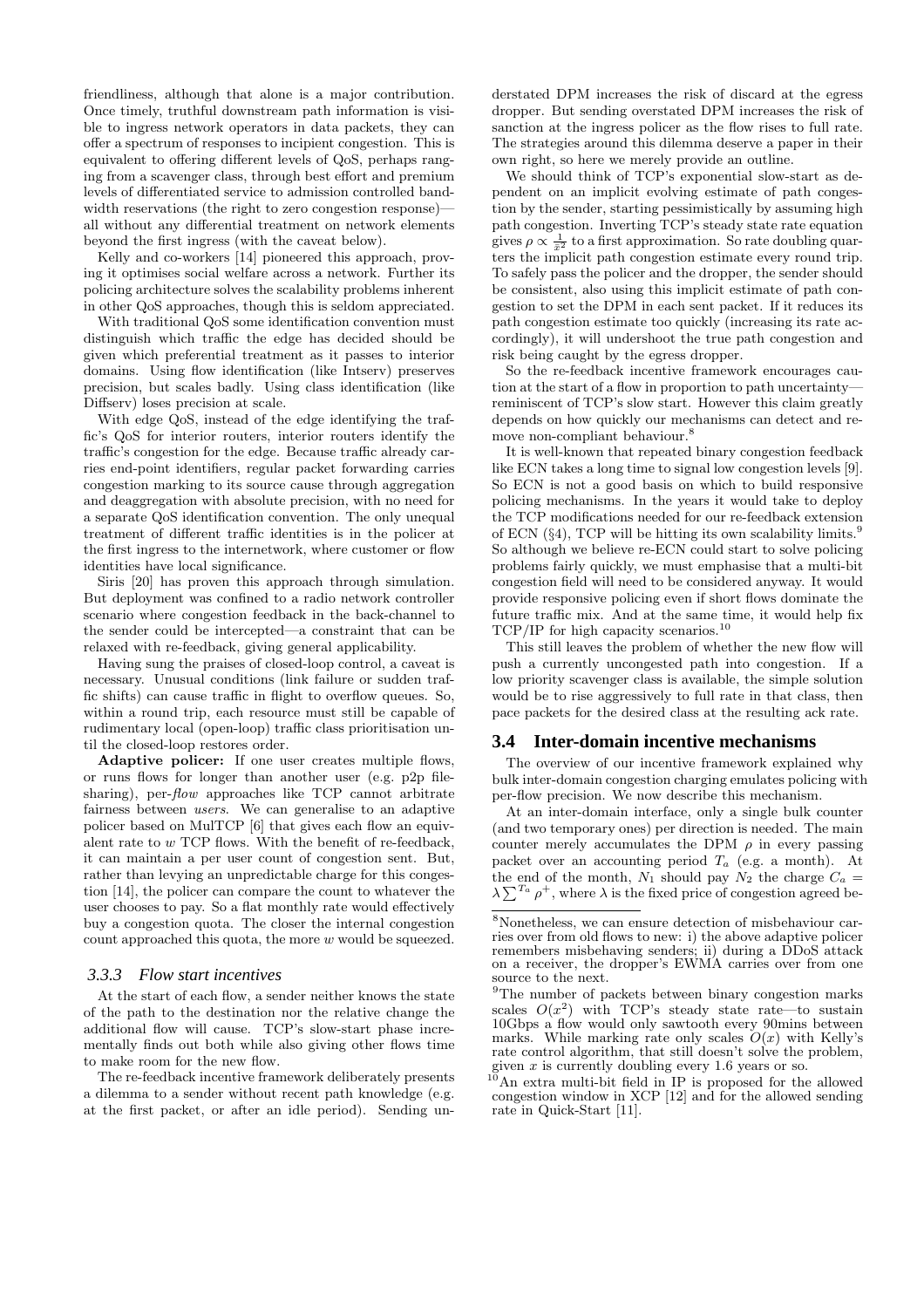tween them. To implement this with the re-feedback variant of ECN described in §4.1, the meter would simply need to increment or decrement by the size of packets marked with the ECT(0) or CE code-points respectively.

To protect receiving domains from 'denial of funds' attacks, any usage element of a charge should be 'sender pays'.<sup>11</sup> So  $\lambda > 0$  and persistently negative  $\rho$  should be ignored, given negative congestion is physically impossible. To meter this, packets with positive and negative  $\rho$  should be separately accumulated in temporary counters with the two added every few seconds, only accumulating a positive sum in the main counter. Once neighbours agree that 'no-one pays' for persistent negative congestion, they are incentivised to introduce the dropper (§3.2) to remove persistent negative traffic, which no longer carries any ability to pay for further downstream congestion. 'Receiver pays' can optionally be arranged between edge operators without risk of 'denial of funds' through an end-to-end clearinghouse [2].

We should clarify that we neither require nor expect universal inter-domain congestion charging. However, because it exposes true costs, it is likely to emerge as the competitive equilibrium [2]. Current tariffs such as 95th %ile peak demand or volume charging may continue. But to compete, manual price adjustments will be needed to track the congestion price. So congestion charging is likely to predominate, given it uses a simple, passive mechanism without regard to flows, but automatically adjusts the price to give the correct upstream incentives to the precise flows that deserve them.

The main alternative to usage charging is the service level agreement, where a network contracts to keep metrics within statistical limits. Currently, proving whether delay or loss (impairment) budgets have been exceeded and by whom requires a comprehensive system of trusted echo reflectors. Re-feedback greatly simplifies these problems of SLA accountability, because it ensures downstream metrics are visible at each inter-domain border.

### **3.5 Distributed denial of service mitigation**

A flooding attack is inherently about congestion of a resource. Because re-feedback ensures the causes of network congestion experience the cost of their own actions, it acts as a first line of defence against DDoS. As load focuses on a victim, upstream queues grow, requiring packets to be pre-loaded with a higher congestion metric. If the source does increase the initial metric, its own network's ingress policer will throttle the flow. If the source doesn't increase the initial metric, it will become negative at the congested resource, which will bias its drop against negative traffic.

Inter-domain congestion charging ensures that any network that harbours compromised 'zombie' hosts will have to pay for the congestion that their attacks cause in downstream networks. Therefore, it is incentivised to deploy our adaptive policer (§3.3.2). The adaptive policer limits hosts that persistently causes congestion to only send very slowly into congested paths. As well as protecting other networks, the extremely poor performance at any sign of congestion will incentivise the zombie's owner to clean it up.

Note, however, that delay in detecting attacks does leave re-feedback briefly vulnerable (§§3.3.3 & 5).

# **4. PROTOCOL ENGINEERING**

Although the goal of this paper is not to prove that refeedback is immediately deployable, it does seem possible to deploy a limited form, described in detail in a paper in preparation and summarised here. Re-feedback consists of at least three protocol elements: i) a congestion field; ii) an unloaded delay field; and iii) a certain flag  $(\S2)$ .

It is also necessary to flag that re-feedback is in use, but the certain flag serves this purpose. There are no flags in IPv6 so an extension header would be required. In IPv4, bit 49 is possibly available, but there are many other competing claims on it. An alternative approach would be to assign new protocol ids to re-feedback transports.

# **4.1 Re-ECN**

Two bits in the IP protocol are assigned to the ECN field [19]. The sender indicates an ECN capable transport  $(ECT)$  using either of the two code-points 10 or 01  $(ECT(0)$  $& ECT(1)$  resp.). Routers probabilistically set 11 if congestion is experienced (CE). The choice of two ECT code-points permitted future flexibility, optionally allowing the sender to encode a nonce [21] in the packet stream.

To re-align congestion feedback, we use this flexibility in a scheme we call re-ECN. Here we only discuss TCP/IP, not other IP transports. No changes to the IP or TCP wire protocols are required. Neither the IP handlers nor the TCP receiver need changing, only the TCP sender. We define what is effectively a virtual header field h, where  $h_i = u_i - z_i$ at any node j on the path.  $u_j$  is the rate of CE and  $z_j$  the rate of ECT(0) traversing that node. As with current ECN, no packets are sent with CE set:  $u_0 = 0$ . And TCP feeds back to the source any CE arriving at the destination in the echo congestion experienced (ECE) field.

For re-feedback, the sender arranges the starting value  $h_0$ of this virtual header so that it will reach a standardised datum at the destination  $h_z = 0$ . So, we need  $z_n = u_n$ , which will result if the sender sets  $ECT(0)$  on the proportion of packets  $z_0 = u_n/(1 - u_n).^{12}$ 

To set this proportion of  $ECT(0)$ , the TCP sender's ack handler should set  $ECT(0)$  in the next packet after an ECE arrives in an ack (treating drops equivalently). And it should set an extra  $\text{ECT}(0)$  every  $(U - 1)$  ECEs, where U is the EWMA of the number of packets between successive ECE.

From Eqn 10 in Table 1 the virtual header  $h_i$  in packets arriving at any node  $j$  on the path is sufficient for the node to derive a prediction of downstream path congestion  $\rho_i = 1 - 1/(1 - h_i)$ . For small  $h_i \ll 1$ ;  $\rho_i \approx -h_i$ . In other words, downstream congestion can be approximated simply by subtracting the rate of  $ECT(0)$  from that of CE. As we haven't changed the rate of CE marking, it still represents upstream congestion. So in 1.5 bits we have encoded downstream congestion  $-h_i$ , upstream congestion  $u_i$  and whole path congestion  $z_i$ .

We chose z as the rate of  $ECT(0)$  rather than  $ECT(1)$  deliberately. Existing ECN sources set ECT(0) at either 50% (the nonce) or 100% (the default). So they will appear to a re-feedback policer as very highly congested paths. When policers are first deployed their threshold greediness  $\alpha$  can be configured permissively, allowing through both 'legacy' ECN and misbehaving re-ECN flows. Then, as the thresh-

<sup>&</sup>lt;sup>11</sup>A capacity charge made to the larger network, whatever the direction of traffic, might well complement congestion charging (or any form of usage charging).

<sup>&</sup>lt;sup>12</sup>Details of what to do for high congestion beyond  $u_n > 1/2$ and why it is safe are omitted for brevity.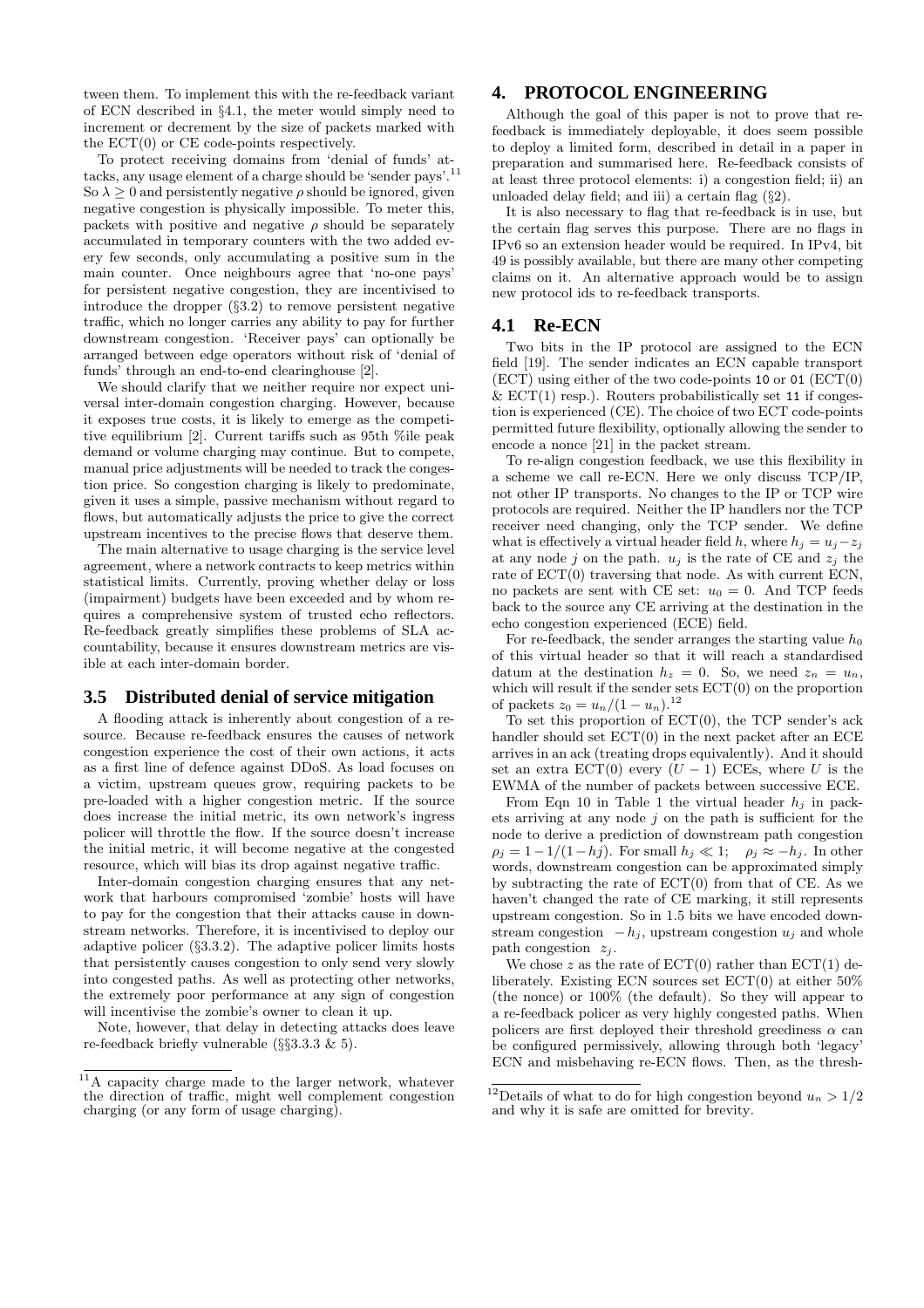old is set more strictly, the more legacy ECN sources will gain by upgrading to re-ECN.

We emphasise that we believe a multi-bit congestion field will eventually be needed if flow rates are to continue to rise (§3.3.3). We propose an extension header for IPv6, including a field to shadow TTL (like Quick-Start [11]). So, if the whole path of routers doesn't support the extension, the endpoints can fall back to re-ECN or drop. Transport protocols would also all have to be updated for multi-bit fields.

# **4.2 Re-TTL**

Delay re-feedback can be achieved by overloading the TTL field, without changing IP or router TTL processing. A target value for TTL at the destination would need standardising, say  $h_z = 16$  (Fig 2). If the path hop count increased by more than  $h<sub>z</sub>$  during a routing change, it would temporarily be mistaken for a routing loop, so  $h_z$  would need to be chosen to exceed typical hop count increases. The TCP wire protocol and handlers would need modifying to feed back the destination TTL and initialise it as in Table 1.

It would be necessary to standardise the unit of TTL in terms of real time. Precision could be improved in the longer term if routers decremented TTL to represent exact propagation delay to the next router. That is, for a router to decrement TTL by, say, 1.8 time units it would alternate between 1 & 2 at a ratio of 1:4. Although this might sometimes require a seemingly dangerous null decrement, a packet in a loop would still decrement to zero after 255 time units.

# **5. DROPPER PERFORMANCE**

The re-feedback incentive framework relies critically on how quickly the dropper  $(\S3.2.1)$  can detect and isolate flows that are maliciously understating congestion, and how much collateral damage is suffered by honest packets. The error in an honest source's prediction of congestion for re-feedback (Eqn 11) depends on how well path congestion in one round trip correlates with congestion the next. If the correlation is weak, to avoid falsely dropping honest traffic the dropper has to heavily smooth out all the variation, making it sluggish to respond to a movement in the average due to an attack. We chose to use ns2 to run a series of simulations with highly demanding sets of flows arriving at the dropper, some having traversed up to five potential bottlenecks. Below are the highlights of the experiments. Details are in the longer version of this paper.

We implemented the multi-bit variant of congestion refeedback carrying real numbers in TCP Reno using the initialisation and combining functions in Table 1. For the local congestion metric at each router  $m_i$ , we extracted the real value of the marking probability,  $p<sub>b</sub>$ , used within the RED algorithm [8, §4] before its transformation into a binary mark. However, to be more demanding we still allowed TCP rate control to respond in its usual sawtooth way to binary ECN feedback and drops. We bounded headers h within  $[-1, 1]$ .

We implemented the dropper within the RED module, simulating packet truncation as its sanction—in order to preserve the feedback loop. We omitted flow-focused dropping as our initial aim was to assess feasibility. From Eqn 10 we approximated downstream congestion as  $\rho_n \approx -h_n$ , using  $h_z = 0$ .

Simulation model: We used a parking lot topology of 5 core nodes  $n_1$  to  $n_5$ , connected by 10Mbps links. Queues at all core routers were RED-ECN in the direction of traf-



Figure 7: Effect of dropper smoothing on truncation rate for honest flows from lower, mid & upper RTT ranges (note: no focused dropper)

fic  $(n_1 \text{ to } n_5)$ , and DropTail in the reverse direction with sufficiently large links to prevent ACK drops. The dropper ran on  $n_5$ . Traffic entered the network from all nodes  $n_1-n_4$  and left it after a number of hops ranging across (1,2,3, & 5). Transmission delays between core nodes were 3ms, while edge delays defined a range of RTTs between 90–500ms, averaging  $\overline{2}50$ ms. TCP flows through the dropper were grouped in three classes according to their typical RTT: low (L), medium (M), and high (U) of the order of 100, 250 & 500ms.

The traffic model consisted of 400 sources of which 110 were TCP-ECN and the rest UDP, with TCP traffic consistently  $> 90\%$  of total bits. This reflected current [3] not necessarily future Internet traffic (when reduced TCP volume is expected). Packet sizes were all 1500B. We did not explicitly model HTTP but defined 100 TCP sources as FTP, uniformly varying sessions from small (20pkt) to large (1500pkt), with sources' average idle times exponentially distributed. The remaining 10 FTP sessions transferred infinite-sized files and traversed all core nodes. The UDP sources were packet trains with both ON and OFF times Pareto distributed with parameter 1.9. The resulting frequent short-lived and sporadic long-lived sessions reflected long-tailed Internet traffic. Traffic profiles were subject to random variations with RED queue utilisation varying from high 80s to low 100s percentages throughout. Traffic sources were initially generated at random uniformly between 0 and 20s; statistics collection began 30s into the 300s simulation. The (gentle) RED parameters were set to the currently recommended values relative to buffer size.

Simulation results: We used solely honest sources to find the dropper's baseline sensitivity under various conditions. Fig 7 is typical, leading us to use smoothing coefficients just below the knee of the curve for our later experiments with dishonest flows. That is  $\gamma = 0.0005, 0.001$ or 0.002. Even in the last case truncation rates were only 1–7:10,000. We expected the subset of flows with below average RTT (L) to be better at predicting congestion, given it would have less time to change. In fact, they consistently suffered about 50% worse truncation rates than flows with average RTTs. Indeed, flows with average RTT were generally better at predicting the next round trip's congestion than both U and L flows either side of them. Closed loop traffic behaviour at sub-RTT timescales is a developing field,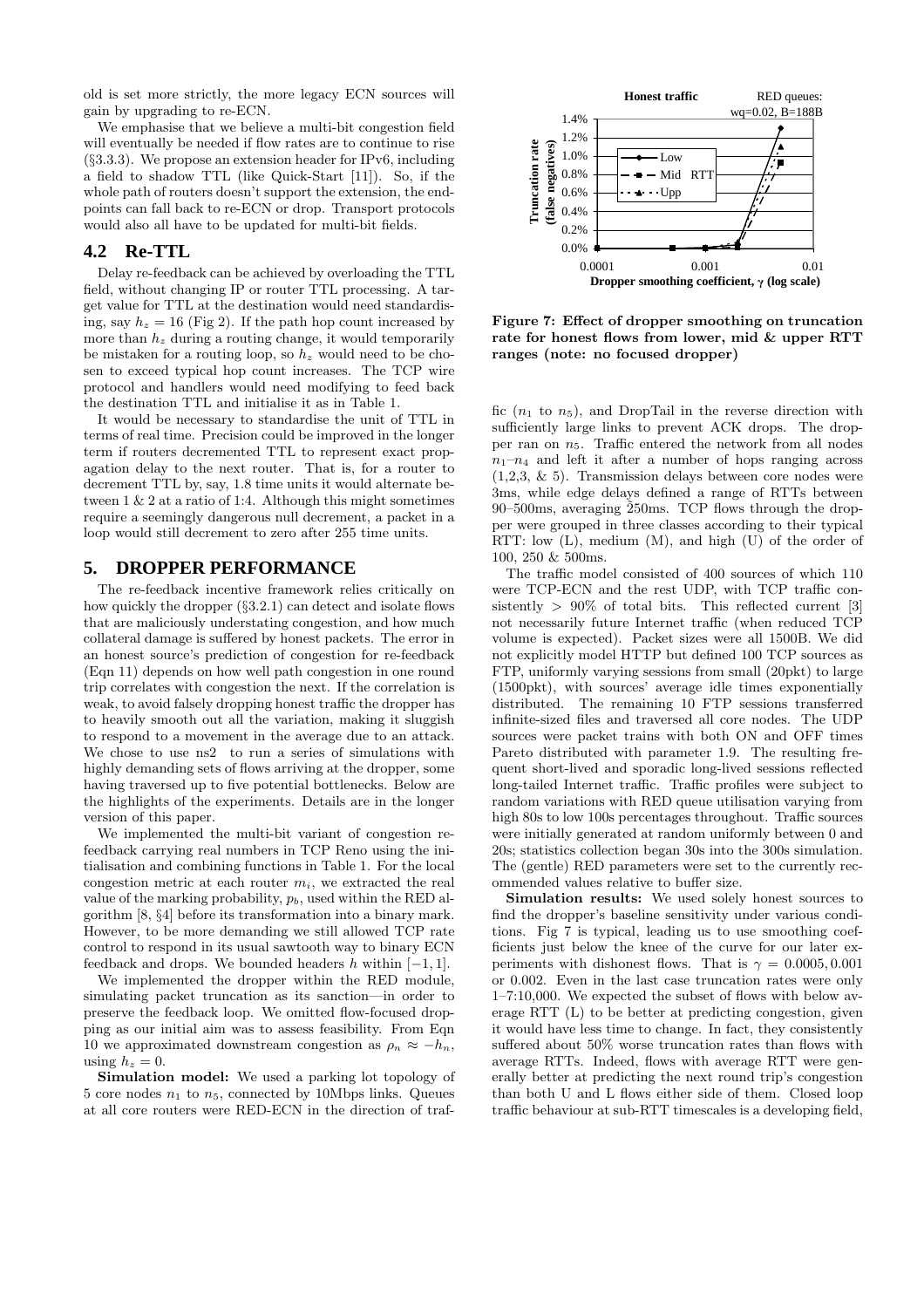

Figure 8: Truncation discrimination with a) 10% and b) 50% of sources dishonest  $\Delta \rho_{0c} = -0.1 + 0.1$ ramp (note: no focused dropper).

but we are not aware of any explanation for these results.

We introduced dishonest traffic as a step underdeclaring congestion by 0.1 to see how fast a large change could be detected, then ramping up to see when a small level of dishonesty became undetectable. Fig 8a) shows how if even 10% of flows are dishonest, high truncation peaks occur that would mark out the flow for focused treatment by a focused dropper. Note how, as levels of understatement decline, the dishonesty is lost in random fluctuations. Fig 8b) shows another example where 50% of flows are dishonest, thus causing strong near-immediate discrimination.

# **6. RELATED WORK**

Clark [5] proposed a decrementing field representing payment as a packet traversed a path, with receiver-initiated messages able to meet it in the middle to make up any shortfall. We argue that network layer fields should represent verifiable properties of the path. Then operators can choose to apply pricing to them to determine cost or value (or choose not to).

The ECN nonce [21] is an elegant mechanism for a sender to detect feedback suppression by a receiver. However, senders' interests often align more closely with their receivers' than with the welfare of all network users.

We borrowed ideas from policers in the literature [16, 7, 18] for our rate equation policer. However, without the benefit of re-feedback they don't police the correct rate for the condition of their path. They detect unusually high absolute rates, but only while the policer itself is congested, because they work by detecting prevalent flows in the dis-

cards from the local RED queue. These policers must sit at every potential bottleneck, whereas our policer need only be located at each ingress to the internetwork. As Floyd & Fall explain [7], the limitation of their approach is that a high sending rate might be perfectly legitimate, if the rest of the path is uncongested or the round trip time is short.

# **7. CONCLUSIONS & FURTHER WORK**

We have argued for a re-alignment of the datum of path characterisation metrics like TTL and congestion notification. Moving the datum to the destination ensures that each packet arrives at every relay carrying a view of the remaining path to be traversed by the packet, albeit a round trip delayed. Despite overhauling the underlying feedback architecture, we have briefly described a limited form of refeedback that could be deployed incrementally around unmodified routers without changing IP.

Once downstream information is visible, inline equipment can exercise control mechanisms that were previously impractical, such as rate policing or inter-domain traffic engineering. We describe how to police TCP's and other closedloop rate control algorithms. Not only is it now possible to detect and remove traffic that exhibits a hostile response to congestion. It is also possible to explicitly permit applications that require such a response, perhaps given suitable payment in exchange for the enhanced quality of service.

We have introduced an incentive framework which ensures that the dominant strategy of selfish parties around the feedback loop will be to declare re-feedback honestly. It relies critically on whether malicious flows can be detected at the egress, while minimising false negatives. We have simulated an adaptive dropper to show this may indeed be feasible.

Re-feedback allows senders a view of route costs, and networks a view of downstream congestion. By democratising access to path information, it enables a tussle over whether network control lies with end-points or the network [4].

Having laid the foundations for this idea, much detail remains to be filled in. In particular further experiment is required to fully stress both the dropper and the policer, particularly under dynamic attacks. Our other priority is to assess whether responsive policing and dropping will be possible with our binary re-ECN scheme.

#### **Acknowledgements**

Sébastien Cazalet contributed to the early ideas behind this work. The following have all contributed useful review comments: David Songhurst, Keith Briggs, Marc Wennink, Louise Burness, Phil Eardley, Alexandru Murgu, Nigel Geffen (BT), Jon Crowcroft (Cambridge Uni), Mark Handley, Stephen Hailes (UCL), Sally Floyd (ICIR) & others at ICIR & UCL.

- **8. REFERENCES** [1] R. Braden, D. Clark, S. Shenker, and J. Wroclawski. Developing a next-generation Internet architecture. White paper, DARPA, July 2000.
- [2] B. Briscoe and S. Rudkin. Commercial models for IP quality of service interconnect. BTTJ, 23(2), Apr. 2005.
- [3] k. claffy. The nature of the beast: Recent traffic measurements from an Internet backbone. In Proc. INET'98. ISOC, 1998.
- [4] D. Clark, K. Sollins, J. Wroclawski, and R. Braden. Tussle in cyberspace: Defining tomorrow's Internet. Proc. ACM SIGCOMM'02, CCR, 32(4), Aug. 2002.